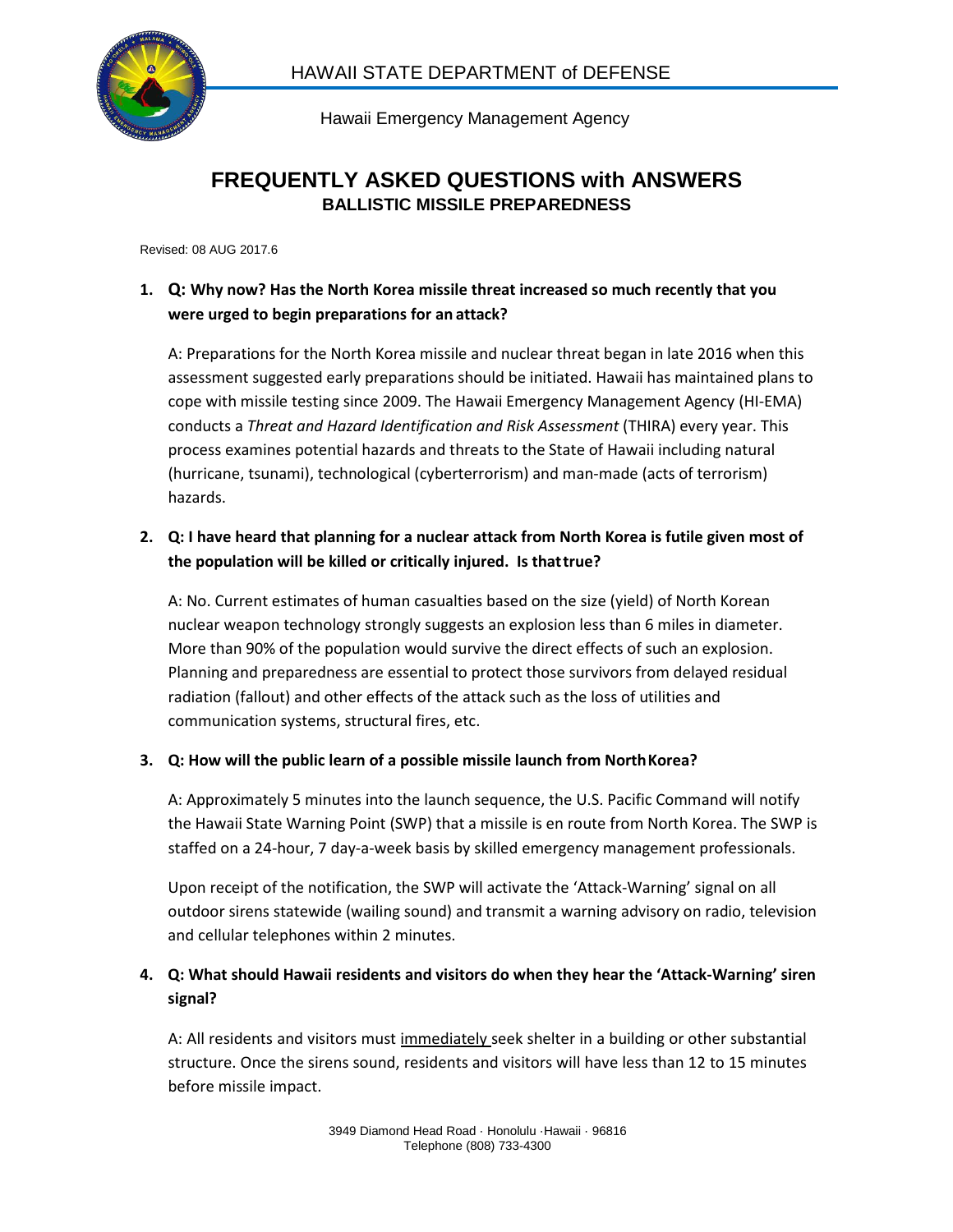Frequently Asked Questions with Answers Page **2** of **3**

### **5. Q: Was the recent public messaging recommending that each individual/family maintain a 14-day survival kit made because of the North Korea threat?**

A: No. The 14-day recommendation was made following an intensive analysis suggesting that Hawaii could experience a major disruption to maritime transportation (shipping and ports) in the event of a major hurricane. This recommendation does however complement the potential need for 14 days of sheltering following a nuclear attack.

#### **6. Q: When will schools begin nuclear drills?**

A: Schools are not expected to conduct drills specific to a nuclear attack. Existing drills known as 'Shelter-in-Place' drills serve the same purpose. These drills are regularly conducted at all schools statewide and are considered more than adequate in terms of protecting students and staff.

### **7. Q: When will the new 'Attack-Warning'siren signal be available and how will it be tested?**

A: The new (second) 'Attack-Warning' siren signal (wailing sound) will be available for use beginning in December 2017. The signal will be tested on the first working day of every month thereafter together with the existing 'Attention-Alert' signal (steady sound) used for other emergencies.

### **8. Q: Are there public shelters (blast or fallout) designated in our communities?**

A: No. There are currently no designated shelters in the State of Hawaii at this time. The short warning time (12 to 15 minutes) would not allow for residents or visitors to locate such a shelter in advance of missile impact.

## **9. Q: How long will residents and visitors need to remain sheltered following a nuclear detonation?**

A: In most cases, only until the Hawaii Emergency Management Agency has assessed residual radiation and fallout. This could be as little as a few hours or as long as 14 days.

#### **10. Q: What isfallout?**

A: Debris including soil, fragments of destroyed buildings and other material will be drawn into the cloud of a nuclear detonation and propelled into the sky. This debris will begin to settle back to earth within hours. This debris includes residual radiation that poses a significant health risk to humans and animals.

#### **11. Q: How can I tell if nuclear radiation is present?**

A: Nuclear radiation cannot be perceived by the human senses (sight, smell, etc.). Specialized instruments are needed to detect its presence and intensity. Those instruments are available for use by public safety agencies across the State of Hawaii.

### **12. Q: How long will nuclear radiation persist after a nucleardetonation?**

A: Radiation from nuclear detonation in the form of fallout decays very rapidly. Days to